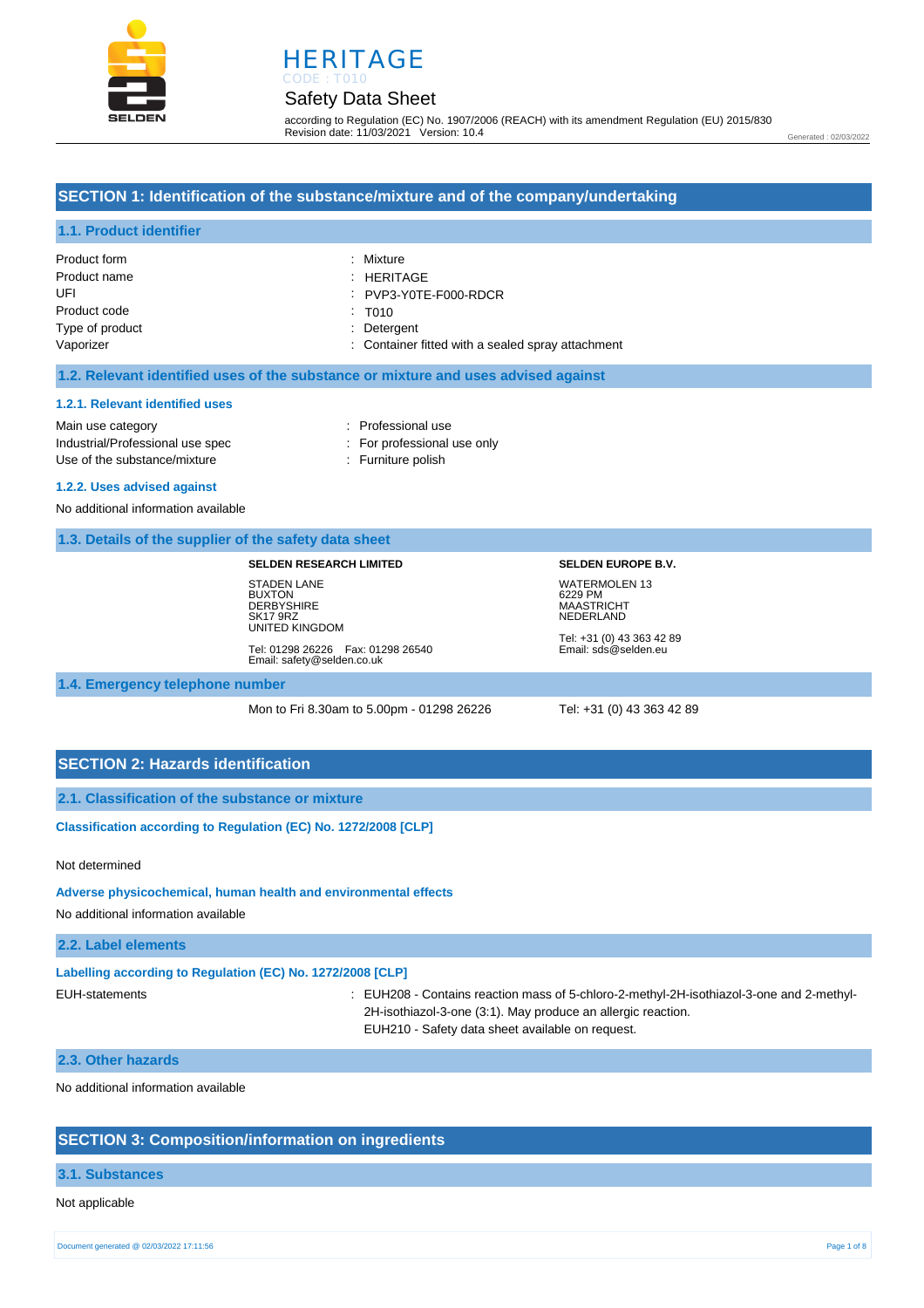# HERITAGE TO THE TO SERVE TO A SERVE TO A SERVE TO A SERVE TO A SERVE TO A SERVE TO A SERVE TO A SERVE TO A SERVE

# Safety Data Sheet

according to Regulation (EC) No. 1907/2006 (REACH) with its amendment Regulation (EU) 2015/830

| 3.2. Mixtures                                                                                     |                                                                                    |       |                                                                                                                                                                                                                                   |  |
|---------------------------------------------------------------------------------------------------|------------------------------------------------------------------------------------|-------|-----------------------------------------------------------------------------------------------------------------------------------------------------------------------------------------------------------------------------------|--|
| <b>Name</b>                                                                                       | <b>Product identifier</b>                                                          | $\%$  | <b>Classification according to</b><br><b>Regulation (EC) No.</b><br>1272/2008 [CLP]                                                                                                                                               |  |
| reaction mass of 5-chloro-2-methyl-2H-isothiazol-3-<br>one and 2-methyl-2H-isothiazol-3-one (3:1) | (CAS-No.) 55965-84-9<br>(EC Index-No.) 613-167-00-5<br>(REACH-no) 01-2120764691-48 | < 0.1 | Acute Tox. 2 (Inhalation), H330<br>Acute Tox. 2 (Dermal), H310<br>Acute Tox. 3 (Oral), H301<br>Skin Corr. 1C, H314<br>Eye Dam. 1, H318<br>Skin Sens. 1A, H317<br>Aquatic Acute 1, H400 (M=100)<br>Aquatic Chronic 1, H410 (M=100) |  |

| <b>Specific concentration limits:</b>                                                               |                                                                                    |                                                                                                                                                                                                                                   |  |
|-----------------------------------------------------------------------------------------------------|------------------------------------------------------------------------------------|-----------------------------------------------------------------------------------------------------------------------------------------------------------------------------------------------------------------------------------|--|
| <b>Name</b>                                                                                         | <b>Product identifier</b>                                                          | <b>Specific concentration limits</b>                                                                                                                                                                                              |  |
| reaction mass of 5-chloro-2-methyl-2H-isothiazol-3-<br>one and 2-methyl-2H-isothiazol-3-one $(3:1)$ | (CAS-No.) 55965-84-9<br>(EC Index-No.) 613-167-00-5<br>(REACH-no) 01-2120764691-48 | $(0.0015 \leq C \leq 100)$ Skin Sens. 1A, H317<br>$(0.06 ≤ C < 0.6)$ Skin Irrit. 2, H315<br>$(0.06 ≤ C < 0.6)$ Eye Irrit. 2, H319<br>$(0.6 \leq C \leq 100)$ Eye Dam. 1, H318<br><sup>1</sup> ( 0.6 ≤C ≤ 100) Skin Corr. 1C, H314 |  |

Full text of H-statements: see section 16

| <b>SECTION 4: First aid measures</b>                             |                                                                                                                                                                                                    |  |  |
|------------------------------------------------------------------|----------------------------------------------------------------------------------------------------------------------------------------------------------------------------------------------------|--|--|
| 4.1. Description of first aid measures                           |                                                                                                                                                                                                    |  |  |
| First-aid measures after inhalation                              | : Remove person to fresh air and keep comfortable for breathing.                                                                                                                                   |  |  |
| First-aid measures after skin contact                            | : Wash skin with plenty of water.                                                                                                                                                                  |  |  |
| First-aid measures after eye contact                             | : IF IN EYES: Rinse cautiously with water for several minutes. Remove contact lenses, if<br>present and easy to do. Continue rinsing. If eye irritation persists: Get medical<br>advice/attention. |  |  |
| First-aid measures after ingestion                               | : Give nothing or a little water to drink. Get medical advice/attention if you feel unwell.                                                                                                        |  |  |
| 4.2. Most important symptoms and effects, both acute and delayed |                                                                                                                                                                                                    |  |  |
| No additional information available                              |                                                                                                                                                                                                    |  |  |

**4.3. Indication of any immediate medical attention and special treatment needed**

Treat symptomatically.

## **SECTION 5: Firefighting measures**

## **5.1. Extinguishing media**

Suitable extinguishing media : Carbon dioxide. Dry powder. Foam.

### **5.2. Special hazards arising from the substance or mixture**

No additional information available

**5.3. Advice for firefighters**

No additional information available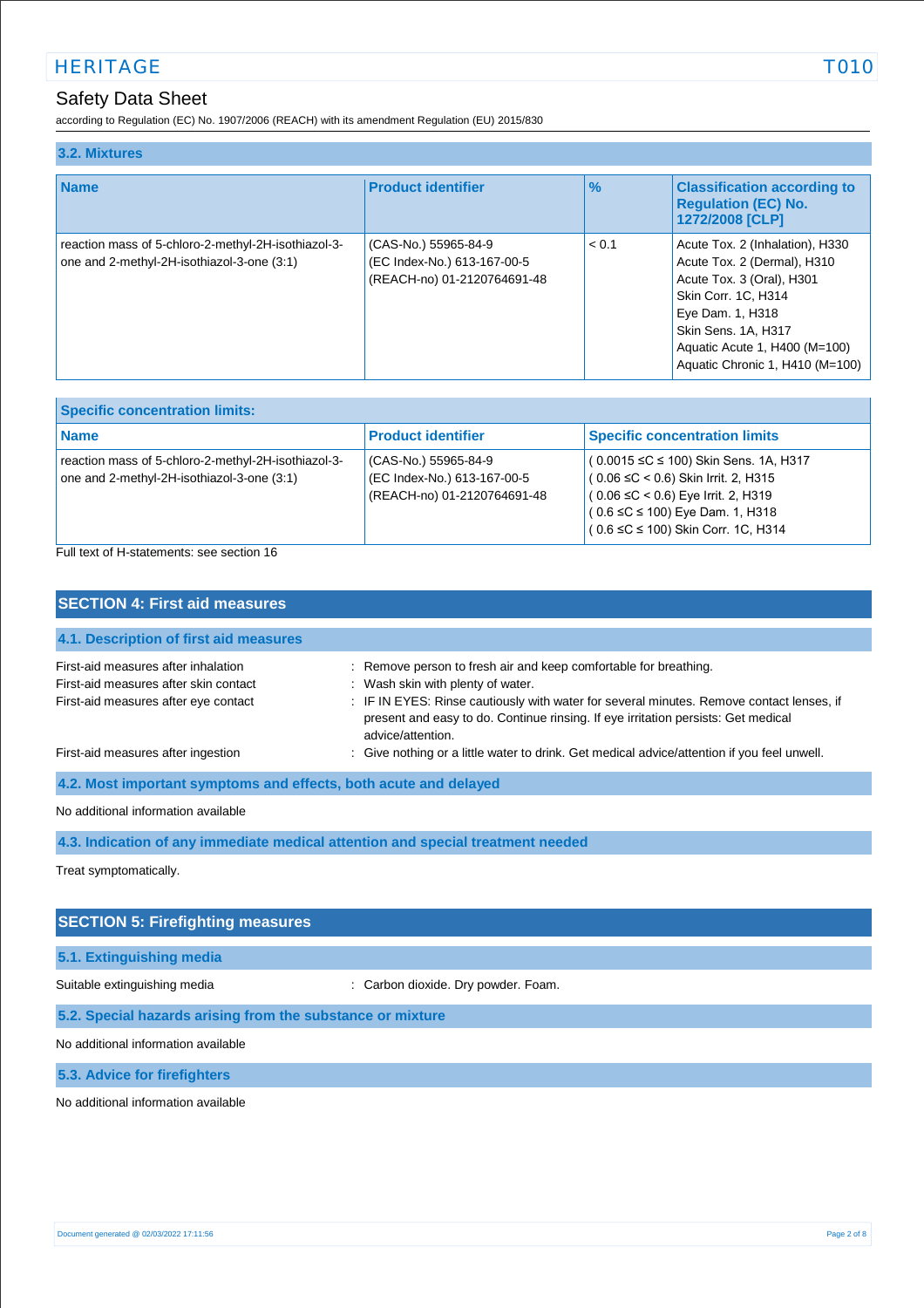# HERITAGE TO THE CONTROL CONTROL CONTROL CONTROL CONTROL CONTROL CONTROL CONTROL CONTROL CONTROL CONTROL CONTROL CONTROL CONTROL CONTROL CONTROL CONTROL CONTROL CONTROL CONTROL CONTROL CONTROL CONTROL CONTROL CONTROL CONTRO

# Safety Data Sheet

according to Regulation (EC) No. 1907/2006 (REACH) with its amendment Regulation (EU) 2015/830

| <b>SECTION 6: Accidental release measures</b>                            |                                                                                                                    |  |
|--------------------------------------------------------------------------|--------------------------------------------------------------------------------------------------------------------|--|
| 6.1. Personal precautions, protective equipment and emergency procedures |                                                                                                                    |  |
| 6.1.1. For non-emergency personnel<br>Emergency procedures               | : Evacuate unnecessary personnel.                                                                                  |  |
| 6.1.2. For emergency responders<br>Protective equipment                  | : Use personal protective equipment as required.                                                                   |  |
| <b>6.2. Environmental precautions</b>                                    |                                                                                                                    |  |
| Avoid release to the environment.                                        |                                                                                                                    |  |
| 6.3. Methods and material for containment and cleaning up                |                                                                                                                    |  |
| For containment<br>Methods for cleaning up                               | : Collect spillage.<br>: Soak up spills with inert solids, such as clay or diatomaceous earth as soon as possible. |  |
| 6.4. Reference to other sections                                         |                                                                                                                    |  |
|                                                                          |                                                                                                                    |  |

For further information refer to section 8: "Exposure controls/personal protection". For further information refer to section 13.

| <b>SECTION 7: Handling and storage</b>                                                                 |                                                                                                                                                                                                          |
|--------------------------------------------------------------------------------------------------------|----------------------------------------------------------------------------------------------------------------------------------------------------------------------------------------------------------|
| 7.1. Precautions for safe handling                                                                     |                                                                                                                                                                                                          |
| Precautions for safe handling<br>Hygiene measures                                                      | : Avoid contact with eyes.<br>: Do not eat, drink or smoke when using this product.                                                                                                                      |
| 7.2. Conditions for safe storage, including any incompatibilities                                      |                                                                                                                                                                                                          |
| <b>Technical measures</b><br>Storage conditions<br>Incompatible products<br>Special rules on packaging | Does not require any specific or particular technical measures.<br>÷<br>: Keep container closed when not in use.<br>: Oxidizing agent. Strong acids. Strong bases.<br>: Keep only in original container. |
| 7.3. Specific end use(s)                                                                               |                                                                                                                                                                                                          |

No additional information available

## **SECTION 8: Exposure controls/personal protection**

#### **8.1. Control parameters**

- **8.1.1 National occupational exposure and biological limit values**
- No additional information available

### **8.1.2. Recommended monitoring procedures**

No additional information available

### **8.1.3. Air contaminants formed**

No additional information available

#### **8.1.4. DNEL and PNEC**

No additional information available

#### **8.1.5. Control banding**

No additional information available

## **8.2. Exposure controls**

### **8.2.1. Appropriate engineering controls**

No additional information available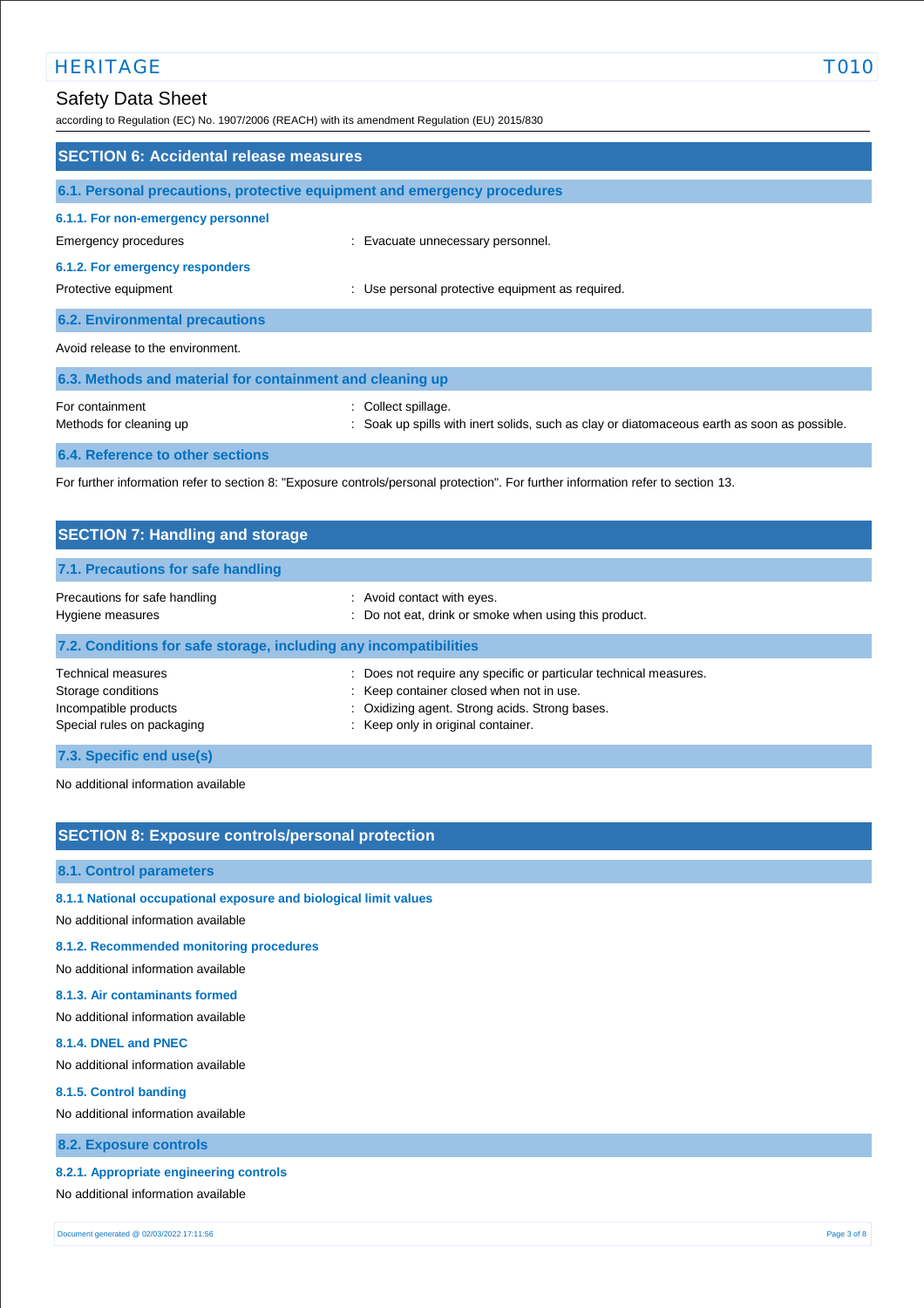# HERITAGE TO THE CONTROL CONTROL CONTROL CONTROL CONTROL CONTROL CONTROL CONTROL CONTROL CONTROL CONTROL CONTROL CONTROL CONTROL CONTROL CONTROL CONTROL CONTROL CONTROL CONTROL CONTROL CONTROL CONTROL CONTROL CONTROL CONTRO

# Safety Data Sheet

according to Regulation (EC) No. 1907/2006 (REACH) with its amendment Regulation (EU) 2015/830

#### **8.2.2. Personal protection equipment**

#### **8.2.2.1. Eye and face protection**

### **Eye protection:**

Not required for normal conditions of use

#### **8.2.2.2. Skin protection**

#### **Skin and body protection:**

Not required for normal conditions of use

#### **Hand protection:**

Not required for normal conditions of use. In case of repeated or prolonged contact wear gloves. Chemical resistant gloves (according to European standard EN 374 or equivalent)

## **Other skin protection**

#### **Materials for protective clothing:**

Not required for normal conditions of use

#### **8.2.2.3. Respiratory protection**

No additional information available

#### **8.2.2.4. Thermal hazards**

No additional information available

#### **8.2.3. Environmental exposure controls**

No additional information available

## **SECTION 9: Physical and chemical properties**

## **9.1. Information on basic physical and chemical properties**

| Physical state                                  | : Liquid               |
|-------------------------------------------------|------------------------|
| Appearance                                      | Mobile liquid.         |
| Colour                                          | white.                 |
| Odour                                           | characteristic.        |
| Odour threshold                                 | No data available      |
| рH                                              | 7                      |
| Relative evaporation rate (butylacetate=1)      | No data available      |
| Melting point                                   | No data available      |
| Freezing point                                  | No data available      |
| Boiling point                                   | $\geq$ 100 °C          |
| Flash point                                     | No data available      |
| Auto-ignition temperature                       | No data available      |
| Decomposition temperature                       | No data available      |
| Flammability (solid, gas)                       | No data available      |
| Vapour pressure                                 | No data available      |
| Relative vapour density at 20 °C                | No data available      |
| Relative density                                | 0.96                   |
| Solubility                                      | Immiscible with water. |
| Partition coefficient n-octanol/water (Log Pow) | No data available      |
| Viscosity, kinematic                            | No data available      |
| Viscosity, dynamic                              | No data available      |
| Explosive properties                            | No data available      |
| Oxidising properties                            | No data available      |
| Explosive limits                                | No data available      |
|                                                 |                        |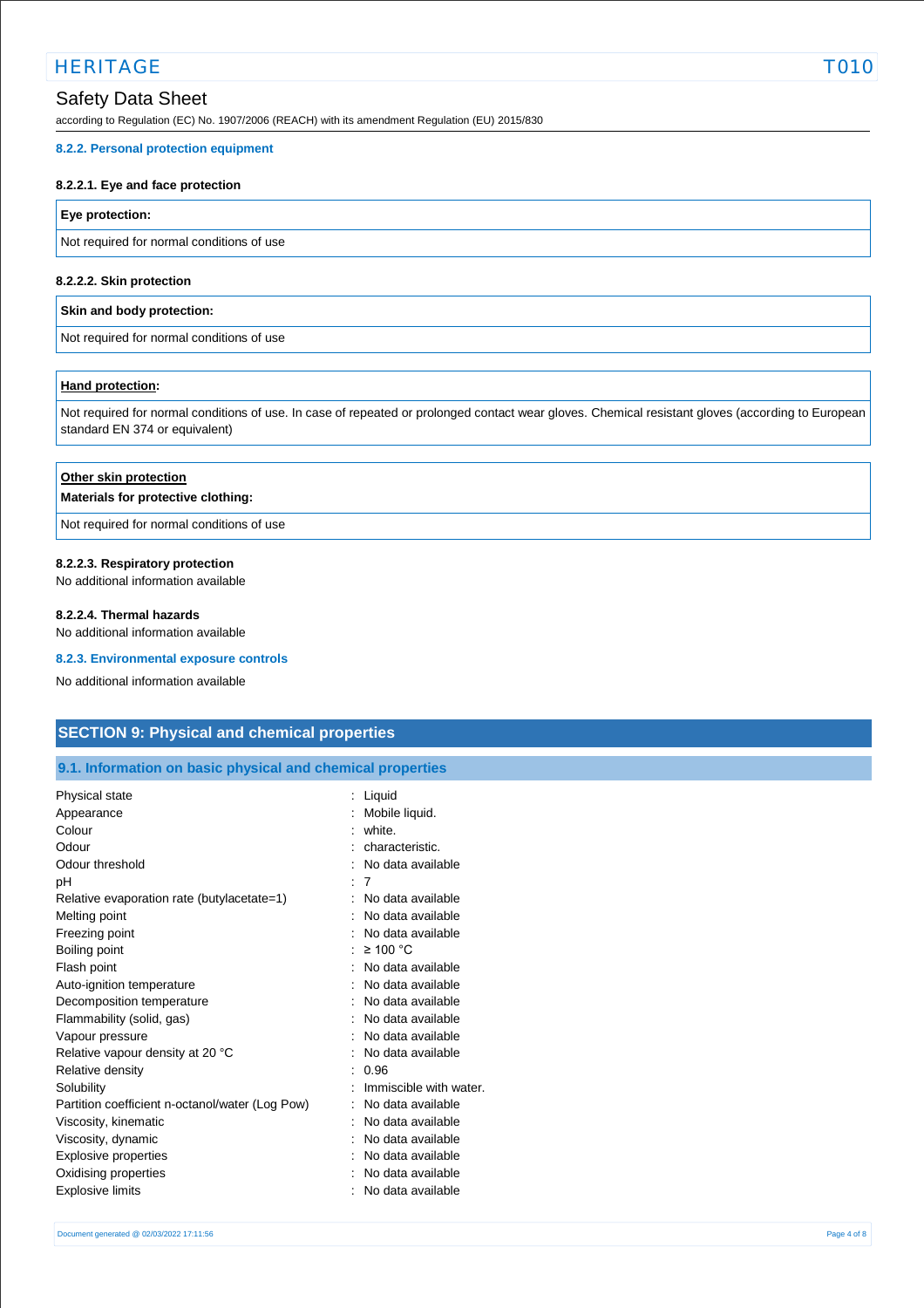# HERITAGE TO THE CONTROL CONTROL CONTROL CONTROL CONTROL CONTROL CONTROL CONTROL CONTROL CONTROL CONTROL CONTROL CONTROL CONTROL CONTROL CONTROL CONTROL CONTROL CONTROL CONTROL CONTROL CONTROL CONTROL CONTROL CONTROL CONTRO

# Safety Data Sheet

according to Regulation (EC) No. 1907/2006 (REACH) with its amendment Regulation (EU) 2015/830

### **9.2. Other information**

No additional information available

# **SECTION 10: Stability and reactivity**

### **10.1. Reactivity**

The product is non-reactive under normal conditions of use, storage and transport.

**10.2. Chemical stability**

Stable under normal conditions.

**10.3. Possibility of hazardous reactions**

No dangerous reactions known under normal conditions of use.

**10.4. Conditions to avoid**

None under recommended storage and handling conditions (see section 7).

**10.5. Incompatible materials**

None under normal use.

**10.6. Hazardous decomposition products**

Under normal conditions of storage and use, hazardous decomposition products should not be produced.

| <b>SECTION 11: Toxicological information</b> |                                                 |  |
|----------------------------------------------|-------------------------------------------------|--|
| 11.1 Information on toxicological effects    |                                                 |  |
| Acute toxicity (oral)                        | : Not classified                                |  |
| Acute toxicity (dermal)                      | : Not classified                                |  |
| Acute toxicity (inhalation)                  | Not classified                                  |  |
| Skin corrosion/irritation                    | : Not classified<br>pH: 7                       |  |
| Serious eye damage/irritation                | : Not classified<br>pH: 7                       |  |
| Respiratory or skin sensitisation            | : Not classified                                |  |
| Germ cell mutagenicity                       | Not classified                                  |  |
| Carcinogenicity                              | : Not classified                                |  |
| Reproductive toxicity                        | Not classified<br>÷                             |  |
| STOT-single exposure                         | : Not classified                                |  |
| STOT-repeated exposure                       | : Not classified                                |  |
| Aspiration hazard                            | Not classified                                  |  |
| <b>HERITAGE</b>                              |                                                 |  |
| Vaporizer                                    | Container fitted with a sealed spray attachment |  |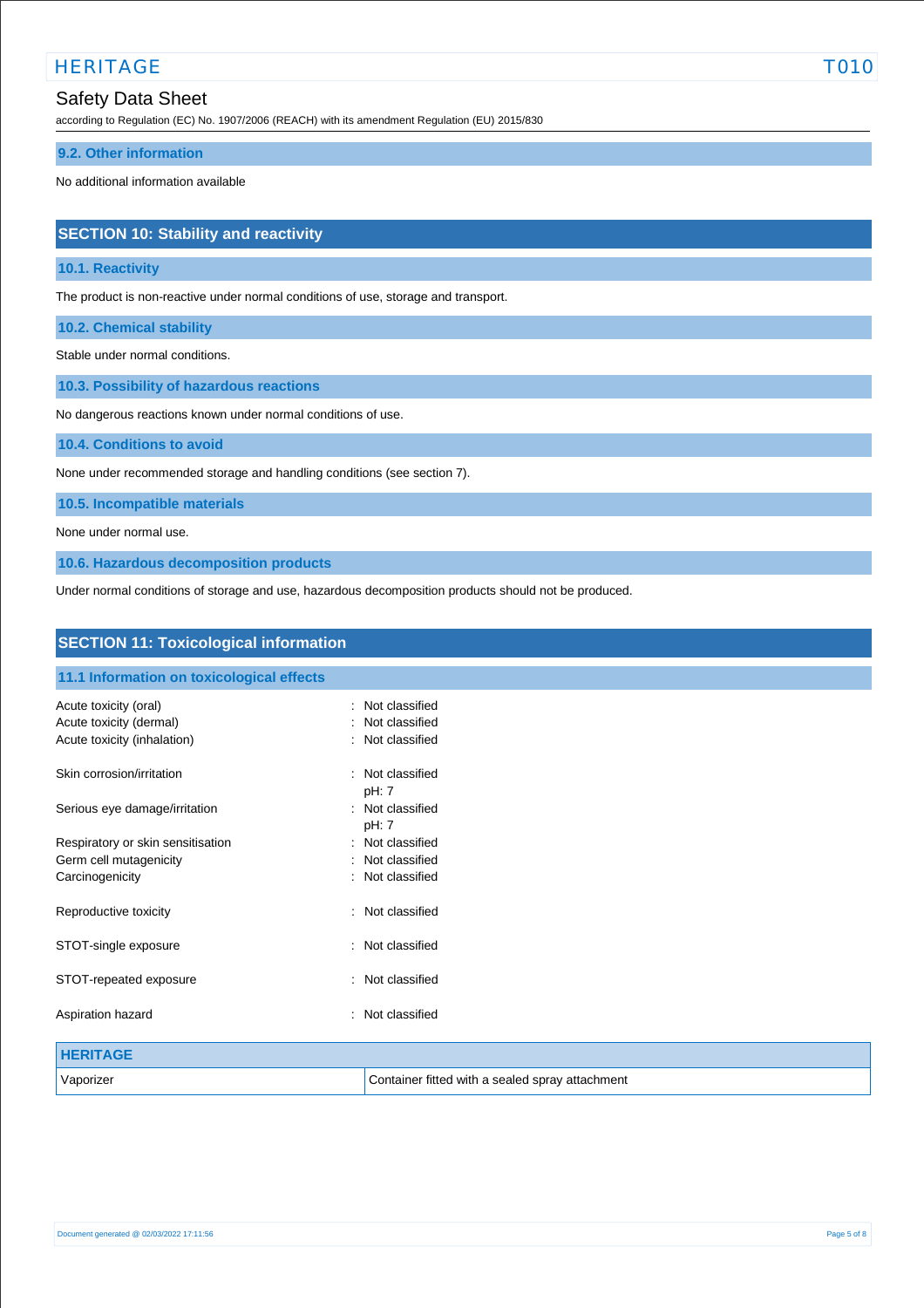# HERITAGE TO THE SERVICE OF THE SERVICE OF THE SERVICE OF THE SERVICE OF THE SERVICE OF THE SERVICE OF THE SERVICE OF THE SERVICE OF THE SERVICE OF THE SERVICE OF THE SERVICE OF THE SERVICE OF THE SERVICE OF THE SERVICE OF

# Safety Data Sheet

according to Regulation (EC) No. 1907/2006 (REACH) with its amendment Regulation (EU) 2015/830

| <b>SECTION 12: Ecological information</b>                                                                                                                           |
|---------------------------------------------------------------------------------------------------------------------------------------------------------------------|
|                                                                                                                                                                     |
| 12.1. Toxicity                                                                                                                                                      |
| Hazardous to the aquatic environment, short-term<br>: Not classified<br>(acute)<br>Hazardous to the aquatic environment, long-term<br>: Not classified<br>(chronic) |
| 12.2. Persistence and degradability                                                                                                                                 |
| No additional information available                                                                                                                                 |
| 12.3. Bioaccumulative potential                                                                                                                                     |
| No additional information available                                                                                                                                 |
| 12.4. Mobility in soil                                                                                                                                              |
| No additional information available                                                                                                                                 |
| 12.5. Results of PBT and vPvB assessment                                                                                                                            |
| No additional information available                                                                                                                                 |
| 12.6. Other adverse effects                                                                                                                                         |
| No additional information available                                                                                                                                 |
| <b>SECTION 13: Disposal considerations</b>                                                                                                                          |

**13.1. Waste treatment methods**

No additional information available

# **SECTION 14: Transport information**

In accordance with ADR / IMDG / IATA

| 14.1 UN number                                                                           |                                                                   |             |
|------------------------------------------------------------------------------------------|-------------------------------------------------------------------|-------------|
| UN-No. (ADR)<br>UN-No. (IMDG)<br>UN-No. (IATA)                                           | Not applicable<br>÷<br>Not applicable<br>÷<br>Not applicable<br>÷ |             |
| 14.2. UN proper shipping name                                                            |                                                                   |             |
| Proper Shipping Name (ADR)<br>Proper Shipping Name (IMDG)<br>Proper Shipping Name (IATA) | Not applicable<br>÷<br>Not applicable<br>÷<br>: Not applicable    |             |
| 14.3. Transport hazard class(es)                                                         |                                                                   |             |
| <b>ADR</b>                                                                               |                                                                   |             |
| Transport hazard class(es) (ADR)<br><b>IMDG</b>                                          | : Not applicable                                                  |             |
| Transport hazard class(es) (IMDG)<br><b>IATA</b>                                         | : Not applicable                                                  |             |
| Transport hazard class(es) (IATA)                                                        | : Not applicable                                                  |             |
| 14.4. Packing group                                                                      |                                                                   |             |
| Packing group (ADR)                                                                      | Not applicable<br>÷                                               |             |
| Document generated @ 02/03/2022 17:11:56                                                 |                                                                   | Page 6 of 8 |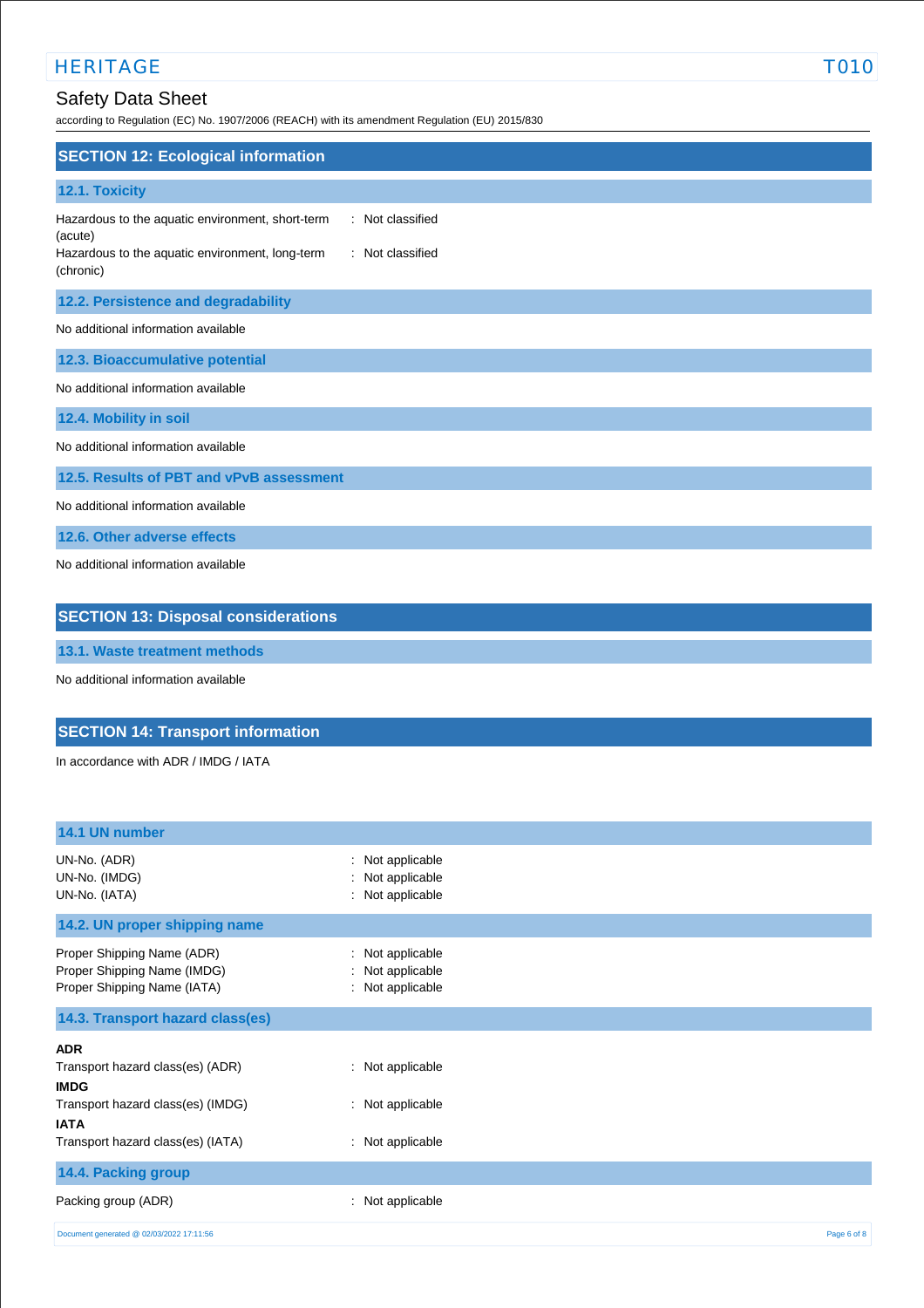| <b>HERITAGE</b>                                                                                |                                                                                                | T010 |
|------------------------------------------------------------------------------------------------|------------------------------------------------------------------------------------------------|------|
| <b>Safety Data Sheet</b>                                                                       | according to Regulation (EC) No. 1907/2006 (REACH) with its amendment Regulation (EU) 2015/830 |      |
| Packing group (IMDG)<br>Packing group (IATA)                                                   | : Not applicable<br>: Not applicable                                                           |      |
| <b>14.5. Environmental hazards</b>                                                             |                                                                                                |      |
| Dangerous for the environment<br>Marine pollutant<br>Other information                         | : No<br>: No<br>: No supplementary information available                                       |      |
| 14.6. Special precautions for user                                                             |                                                                                                |      |
| <b>Overland transport</b><br>No data available<br><b>Transport by sea</b><br>No data available |                                                                                                |      |
| Air transport<br>No data available                                                             |                                                                                                |      |
|                                                                                                | 14.7. Transport in bulk according to Annex II of Marpol and the IBC Code                       |      |

Not applicable

# **SECTION 15: Regulatory information**

### **15.1. Safety, health and environmental regulations/legislation specific for the substance or mixture**

#### **15.1.1. EU-Regulations**

Contains no REACH substances with Annex XVII restrictions

Contains no substance on the REACH candidate list

Contains no REACH Annex XIV substances

Contains no substance subject to Regulation (EU) No 649/2012 of the European Parliament and of the Council of 4 July 2012 concerning the export and import of hazardous chemicals.

Contains no substance subject to Regulation (EU) No 2019/1021 of the European Parliament and of the Council of 20 June 2019 on persistent organic pollutants

Allergenic fragrances > 0,01%:

HEXYL CINNAMAL

Detergent Regulation (648/2004/EC): Labelling of contents:

| <b>Component</b>                                                                              | $\frac{9}{6}$ |
|-----------------------------------------------------------------------------------------------|---------------|
| non-ionic surfactants                                                                         | $< 5\%$       |
| reaction mass of 5-chloro-2-methyl-2H-isothiazol-3-one and 2-methyl-2H-isothiazol-3-one (3:1) |               |
| perfumes                                                                                      |               |
| <b>HEXYL CINNAMAL</b>                                                                         |               |

### **15.1.2. National regulations**

**United Kingdom**

British National Regulations : Commission Regulation (EU) 2015/830 of 28 May 2015 amending Regulation (EC) No 1907/2006 of the European Parliament and of the Council on the Registration, Evaluation, Authorisation and Restriction of Chemicals (REACH). Classification Labelling Packaging Regulation; Regulation (EC) No 1272/2008. Detergent Regulation (648/2004/EC).

## **15.2. Chemical safety assessment**

No additional information available